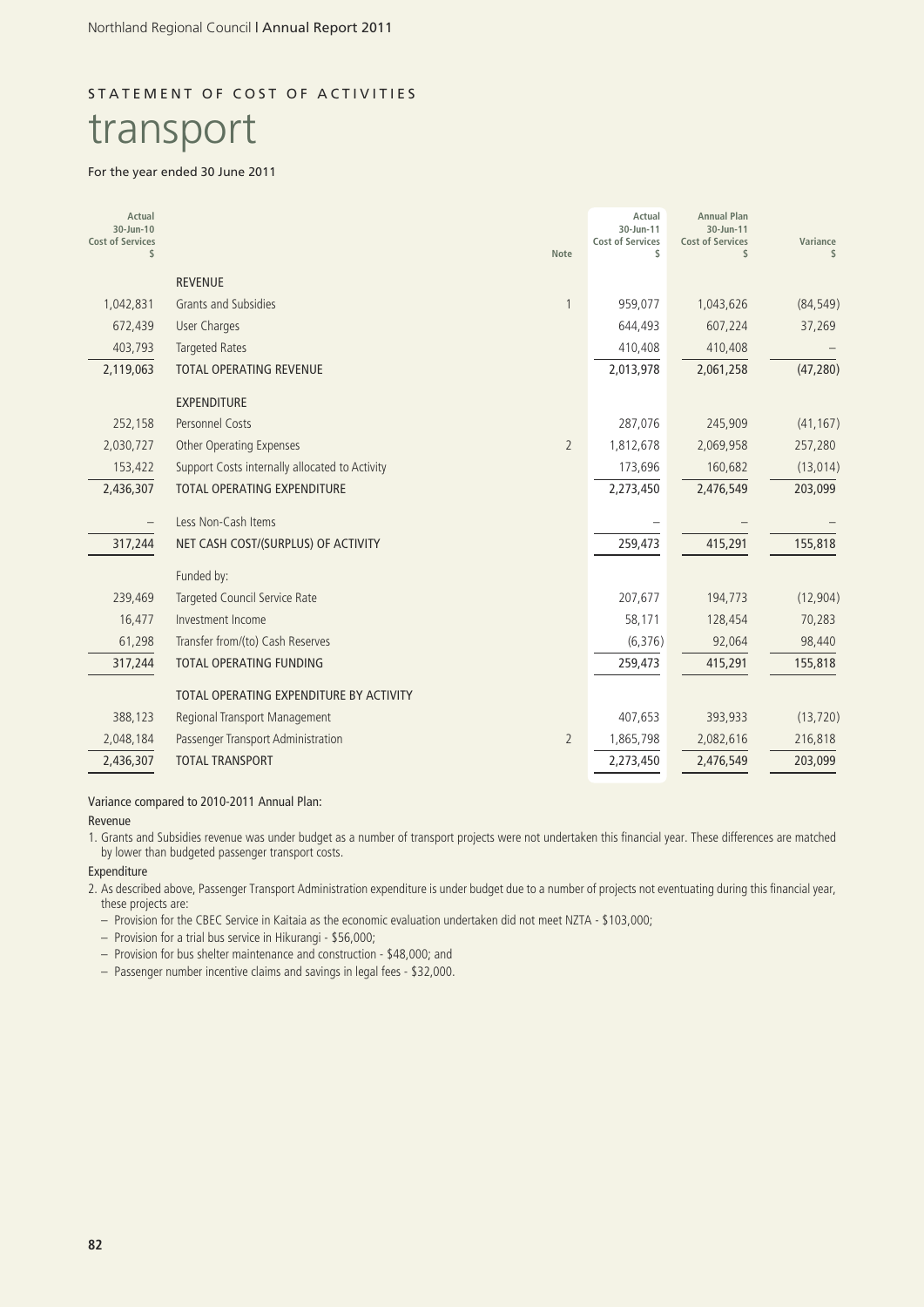# L E V E L S O E S E R V LC E transport

The Transport Group of Activities includes the activities:

- Regional Transport Management
- Passenger Transport Administration

### Why we do these activities

#### Regional Transport Management

The overall aim of transport planning is to achieve an affordable, integrated, safe, responsive and sustainable land transport system for the region. The council's regional transport management work includes strategic planning for the future transport needs of the region, and the active operational involvement in regional road safety issues through:

- Convening the Regional Transport Committee, which includes representatives from the regional council, district councils, NZ Police, NZ Transport Agency and others;
- The development, implementation and monitoring of the Regional Land Transport Strategy for Northland;
- The development of the Regional Road Safety Plan; and
- Preparation of the Regional Land Transport Programme.

#### Passenger Transport Administration

Passenger transport is about providing affordable, safe, integrated, responsive and sustainable transport services to the public. The Northland Regional Council's Passenger Transport Administration activity includes:

- Registration of commercial passenger services;
- Administration of the Whängärei Urban CityLink bus service;
- Registration and administration of public passenger transport services; and
- Administration of the Total Mobility Scheme for the transport disadvantaged.

The Whängärei bus service had expenditure of \$1,249,919 against a budget of \$1,354,423. This includes the 50 percent subsidy from New Zealand Transport Agency.

### Contribution to community outcomes

#### Northland residents are safe and healthy by:

- Working in partnership to promote road safety through implementing road safety programmes; and
- Working in partnership to promote the healthy benefits of walking and cycling.

#### Northland's infrastructure is developed in a sustainable way by:

- Improving roading and other transport infrastructure in Northland;
- Ensuring that the region's transport infrastructure is designed and built to meet future demand, as outlined in the Regional Growth Strategy;
- Providing affordable passenger transport services which reduce demand on roading infrastructure and reduce harmful emissions; and

• Ensuring that the roading network is a key component of a comprehensive transportation system with route security, through implementing the Regional Land Transport Strategy.

#### Northland is prosperous by:

• Ensuring that the region's transport infrastructure allows for the retention and future expansion of investment in **Northland** 

#### Northland has cohesive communities by:

- Improving the integration between land-use and transport planning;
- Providing passenger transport services which assist the transport disadvantaged; and
- Co-ordinating passenger transport services and transport planning efforts throughout Northland.

### What we did

The road safety partners have been instrumental in achieving excellent results in recent years in raising road safety awareness and assisting in substantially reducing the annual fatal crash rate and reduced hospitalisations for serious injury across the region. In 2010-2011 there were 14 fatalities on Northland's roads, a 30 year low. Road safety initiatives in the last twelve months included:

- An elevated profile throughout the region with two new fortnightly road safety columns developed in the Whängärei Report and new six-monthly Regional Road Safety newsletters produced.
- Coffee Brake promotion extended from eight cafes to 23 and an increase in sponsors (milk and coffee suppliers) from seven to 17.
- Northland Road Freight Cluster Group acknowledged as one of the most effective working groups of its type in NZ at a similar group meeting in Auckland recently – new radio advertisements regarding heavy vehicles developed and aired regularly on radio during last four months.
- New Safe Beach Driving signs developed and deployed around Northland's coastal areas.
- New Safe Beach Driving brochure developed.

The New Zealand Land Transport's mid-term reporting on the 2009-2012 Land Transport Programme for Northland noted the following projects as highlights:

- Sealing and widening of the final 19 kilometres of SH1 from Waitiki Landing to Cape Rëinga has been completed.
- The Bulls Gorge project on SH10 has commenced construction.
- The Kamo Bypass and Spedding Road Link projects are under construction (the NZTA and Whängärei District Council).
- The Lower Hätea Bridge and Porowini Avenue extension projects have been approved for construction (Whängärei District Council).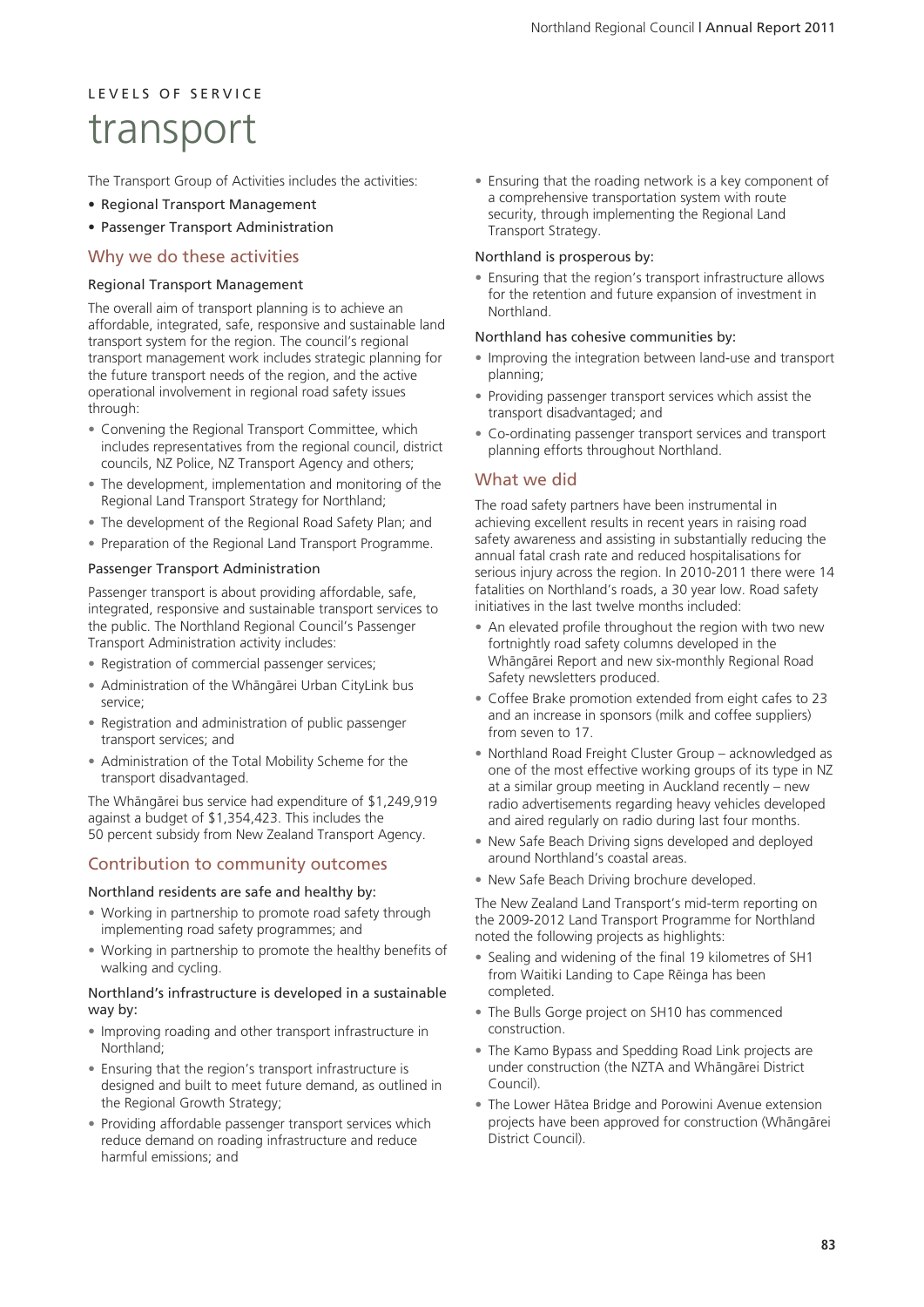# L E V E L S O F S E R V I C E

# transport

- Consultation with the community is underway for a number of complementary projects that aim to smooth the flow of traffic through Whängärei on SH1.
- Northland is one of the few regions to have been allocated (Community Transport) funds, which has enabled some seal extension works in areas of socioeconomic deprivation.
- A funding arrangement for the Hokianga vehicular ferry service has been concluded with Far North District, giving greater certainty around NZTA funding.
- A total of \$12.8 million of Crown regional development funding has been invested in Northland to support forestry activities (outside of the NLTP but managed by the NZTA).
- Work is progressing on several HPMV (high productivity motor vehicle) routes to assist economic performance of transport operations in the region.

#### Stock Truck Effluent disposal facilities

Design works will be complete for the Whängärei district site in Kauri in August 2011 with consultation underway with the landowner.

The Kaipara district site uses a privately owned facility in Dargaville with site signage erected in July to alert passing stock trucks.

A new facility has recently been constructed at Pakaraka in the Far North using NZTA funding for the construction.

The operating expenditure for these projects in 2010-2011 was \$35,022 against a budget of \$53,242 (included 50 percent NZTA subsidy). The capital expenditure budget of \$90,000 (solely regional council funding) has been carried over to 2011-2012 for the construction phase of the Whängärei district site at Kauri.

#### Passenger Transport

Whängärei residents were urged to leave their cars at home and take a CityLink bus instead to mark World Car Free Day on 22 September 2010.

Since January 2011 the CityLink Whängärei bus route through Onerahi includes a stop at Whängärei Airport. The bus service timetable was not altered to specifically meet arriving/departing flights (service currently met by taxi and shuttle operators) the bus service simply offers an alternative means to get to the airport and back for those who want it.

## Activity 5.1 Regional Transport Management

Objective: Collaborate with other agencies to develop a strategic approach to regional transport and road safety through a Northland road improvement programme.

#### 2010-2012 Performance Measures and Targets

| Develop strategic approaches in regional transport and road safety.<br>5.1.1                                                                                                                                                 |                                                                                                                                                                                                                                                                                                                                                                                                               |  |  |
|------------------------------------------------------------------------------------------------------------------------------------------------------------------------------------------------------------------------------|---------------------------------------------------------------------------------------------------------------------------------------------------------------------------------------------------------------------------------------------------------------------------------------------------------------------------------------------------------------------------------------------------------------|--|--|
| <b>Performance Measures and Targets</b>                                                                                                                                                                                      | Actual Service Performance to 30 June 2011                                                                                                                                                                                                                                                                                                                                                                    |  |  |
| Develop a Regional Procurement Strategy in<br>a.<br>conjunction with Northland's district councils.<br>• Procurement strategies followed and reported to<br>the Regional Transport Committee annually.                       | Achieved (2010: Not achieved).<br>The council's Regional Procurement Strategy was developed in<br>conjunction with the Northland's three district councils and was<br>formally approved by NZTA on 24 August 2010 and by the<br>Audit and Finance Committee on 15 September 2010. The<br>council has not purchased any new/additional NZTA subsidised<br>services since the procurement strategy was adopted. |  |  |
| b. Review the Regional Land Transport Strategy<br>(RLTS) for Northland including the Regional<br>Passenger Transport Plan.<br>• Provide a three year progress report on<br>implementation of the RLTS by 30 October<br>2012. | Not applicable to this reporting period<br>(2010: Not achieved).<br>Three year progress report will be due in May 2013 (Strategy<br>was operative May 2010).<br>Note: The Land Transport Management Act 2003 no longer<br>requires the RLTS to include a Regional Passenger Transport<br>Plan (RPTP). Council will be reviewing its existing RPTP<br>separately.                                              |  |  |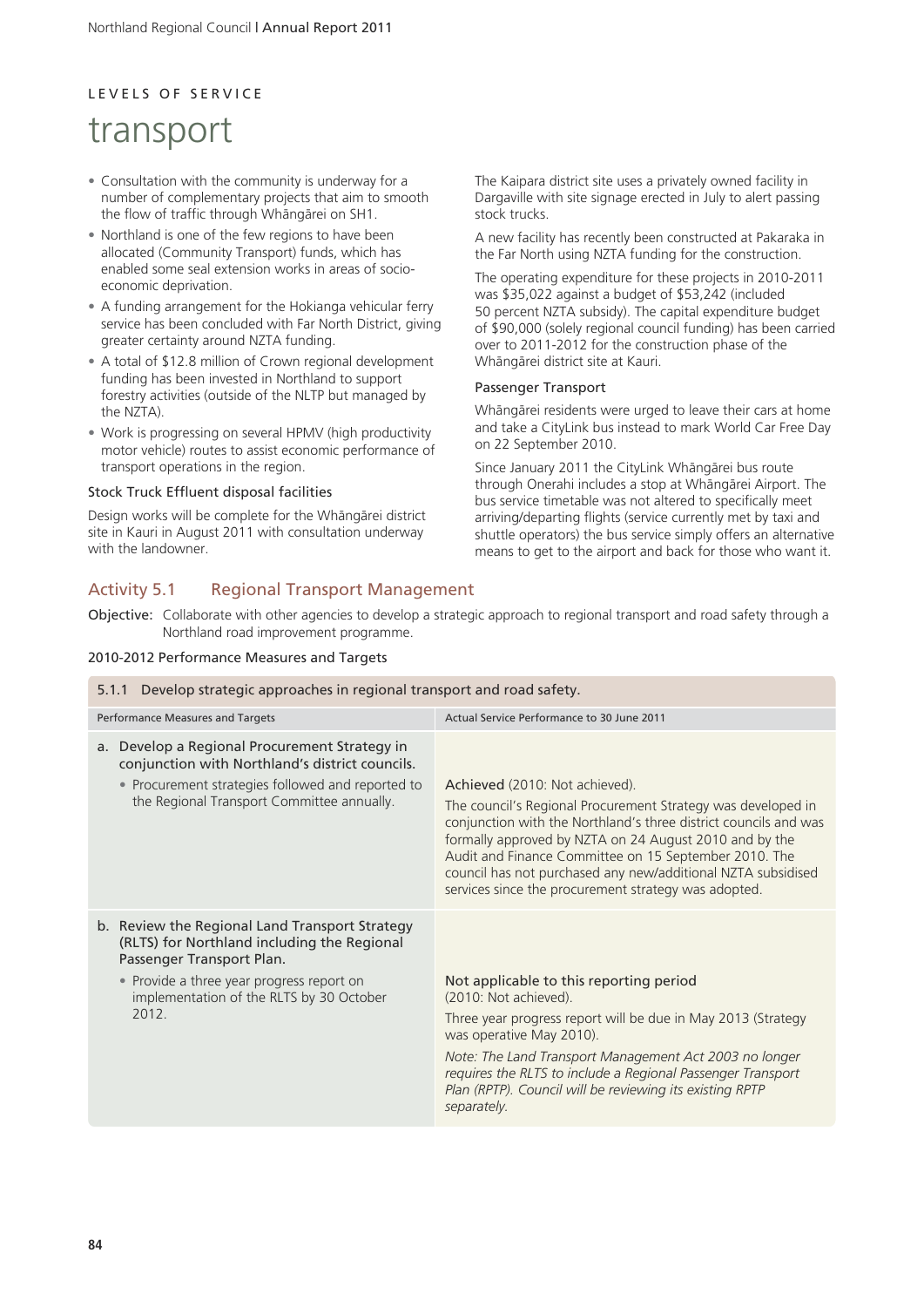## Activity 5.1 Regional Transport Management continued

| 5.1.1 Develop strategic approaches in regional transport and road safety.                                                                                                                                                          |                                                                                                                                                                                                                                                                                                                                                                                                                                                                                                                                                                                                                                                                                                                                                                                                                                                                                                                                                                                                                                                                                                                                                                                                         |  |  |  |
|------------------------------------------------------------------------------------------------------------------------------------------------------------------------------------------------------------------------------------|---------------------------------------------------------------------------------------------------------------------------------------------------------------------------------------------------------------------------------------------------------------------------------------------------------------------------------------------------------------------------------------------------------------------------------------------------------------------------------------------------------------------------------------------------------------------------------------------------------------------------------------------------------------------------------------------------------------------------------------------------------------------------------------------------------------------------------------------------------------------------------------------------------------------------------------------------------------------------------------------------------------------------------------------------------------------------------------------------------------------------------------------------------------------------------------------------------|--|--|--|
| Performance Measures and Targets                                                                                                                                                                                                   | Actual Service Performance to 30 June 2011                                                                                                                                                                                                                                                                                                                                                                                                                                                                                                                                                                                                                                                                                                                                                                                                                                                                                                                                                                                                                                                                                                                                                              |  |  |  |
| c. Complete actions set out in the Regional Land<br>Transport Strategy for Northland.<br>• Progress on actions reported to the Regional<br>Transport Committee annually by 30 October<br>2010 and 2011.                            | Not applicable to this reporting period<br>(2010: Not applicable).<br>The 30 Year Transport Strategy (incorporating the RLTS) was<br>made operative on 31 May 2010. The first progress report will<br>be presented to the Regional Transport Committee in October<br>2011                                                                                                                                                                                                                                                                                                                                                                                                                                                                                                                                                                                                                                                                                                                                                                                                                                                                                                                               |  |  |  |
| d. Review of the Regional Road Safety Plan for<br>Northland in association with the RoadSafe<br>Northland Forum.<br>• Progress on actions reported to the Regional<br>Transport Committee annually by 30 October<br>2010 and 2011. | Achieved (2010: Achieved).<br>An annual progress report on the Regional Road Safety Plan<br>was presented at the August 2010 Regional Transport<br>Committee. The next annual report will be submitted to the<br>August 2011 Regional Transport Committee meeting. The<br>2010-2011 fiscal year saw 14 fatalities on Northland's roads,<br>the lowest in 30 years. Road safety initiatives undertaken<br>throughout the year are outlined earlier in this section of the<br>report.                                                                                                                                                                                                                                                                                                                                                                                                                                                                                                                                                                                                                                                                                                                     |  |  |  |
| e. Reduce the number of road deaths and<br>hospitalisations as a result of motor vehicle<br>accidents in Northland.<br>. No more than 440 road deaths and<br>hospitalisations per annum.                                           | Achieved for number of road deaths; data not available for<br>hospitalisations. (2010: Not achieved).<br>In 2010-2011 there were 14 fatalities which is a 30 year record<br>low for the number of deaths for Northland.<br>The target has been a nationally set figure which is no longer<br>applicable under the recently released "Safer Journeys to<br>2020". Northland's totals were:<br>Deaths<br>$2007 - 2008 = 25$<br>$2008 - 2009 = 33$<br>$2009 - 2010 = 32$<br>$2010 - 2011 = 14$<br>Hospitalisation data has been incorrect in previous years with<br>additional admittances included in the dataset.<br>Previous data<br>Corrected data<br>$2007 = 882$<br>$2007 - 2008 = 469$<br>$2008 = 765$<br>$2008 - 2009 = 477$<br>$2009 = 803$<br>$2009 - 2010 = 417$<br>The 2010-2011 data was not available from the DHB as there is<br>a significant lag between the end of the period and reporting<br>being available. The previous data was for calendar years which<br>had a longer lead in time.<br>Regional road safety initiatives continue to aim toward the<br>reduction of fatalities and hospitalisations in Northland through<br>the "Northland Regional Road Safety Plan 2009-2012". |  |  |  |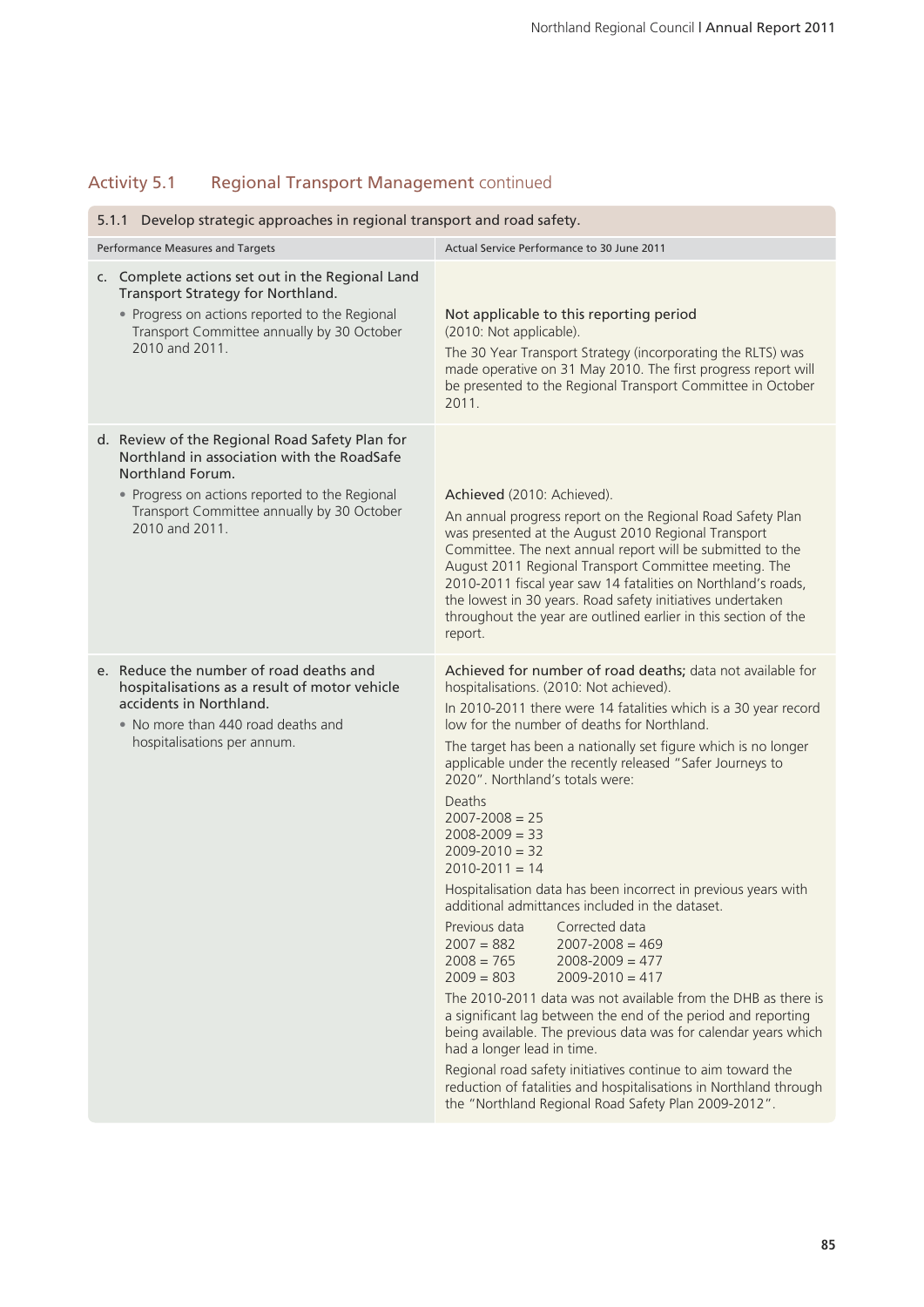# L E V E L S O F S E R V I C E

# transport

## Activity 5.1 Regional Transport Management continued

| 5.1.1 Develop strategic approaches in regional transport and road safety.                                                                                                                                                                |                                                                                                                                                                                                                                                                                                                                                                                                                                                                                                                                                                                                                                                                                                                                                                                                                                                                                                                                                                                                                                                                                                                                                                                          |  |  |
|------------------------------------------------------------------------------------------------------------------------------------------------------------------------------------------------------------------------------------------|------------------------------------------------------------------------------------------------------------------------------------------------------------------------------------------------------------------------------------------------------------------------------------------------------------------------------------------------------------------------------------------------------------------------------------------------------------------------------------------------------------------------------------------------------------------------------------------------------------------------------------------------------------------------------------------------------------------------------------------------------------------------------------------------------------------------------------------------------------------------------------------------------------------------------------------------------------------------------------------------------------------------------------------------------------------------------------------------------------------------------------------------------------------------------------------|--|--|
| Performance Measures and Targets                                                                                                                                                                                                         | Actual Service Performance to 30 June 2011                                                                                                                                                                                                                                                                                                                                                                                                                                                                                                                                                                                                                                                                                                                                                                                                                                                                                                                                                                                                                                                                                                                                               |  |  |
| f. Review the Regional Transport Plan, which<br>sets out regional development (forestry)<br>roading priorities in Northland.<br>• Complete annual review by 30 September each<br>year and report to the Regional Transport<br>Committee. | Achieved (2010: Achieved).<br>Progress report submitted to the August 2010 Regional<br>Transport Committee meeting. The Regional Development<br>Roading Joint Committee met in November 2010 to review the<br>remaining projects and to identify potential savings.<br>The Regional Transport Plan was formally completed on<br>30 June 2011. A report received in June 2011 stated that all<br>projects would be completed within the allocated \$30 million<br>budget.<br>A final report on the plan will be requested from the Regional<br>Development Roading Joint Committee.                                                                                                                                                                                                                                                                                                                                                                                                                                                                                                                                                                                                       |  |  |
| g. Maintain the 2009-2012 Regional Land<br>Transport Programme within the approved<br>New Zealand Transport Agency subsidy levels.<br>• Annual review to ensure that approved subsidy<br>levels are not exceeded.                        | Achieved (2010: Achieved).<br>The annual review of the 2009-2010 Regional Land Transport<br>Programme was completed in July 2010 and submitted to the<br>August 2010 Regional Transport Committee for its<br>consideration. Progress reports are presented to each Regional<br>Transport Committee meeting.<br>The next annual report will be submitted to the August 2011<br>Regional Transport Committee Meeting.<br>The three year funding programme gives the approved<br>authorities the authority to move funds within the three year<br>time period to cover for over/under expenditure. Final<br>expenditure figures will only be confirmed after the submission<br>of final claims in July 2012. To date, the regional council<br>expenditure remains within its approved NZTA allocations.<br>Subsidy claim levels are below the 2009-2012 Regional Land<br>Transport programme levels because the bus service fare box<br>recovery has improved (now at 52%) which means it qualifies<br>for a lower subsidy level and the overall service was reduced in<br>March 2010 (routes with poor patronage were removed,<br>representing approximately 12-15% of the total service). |  |  |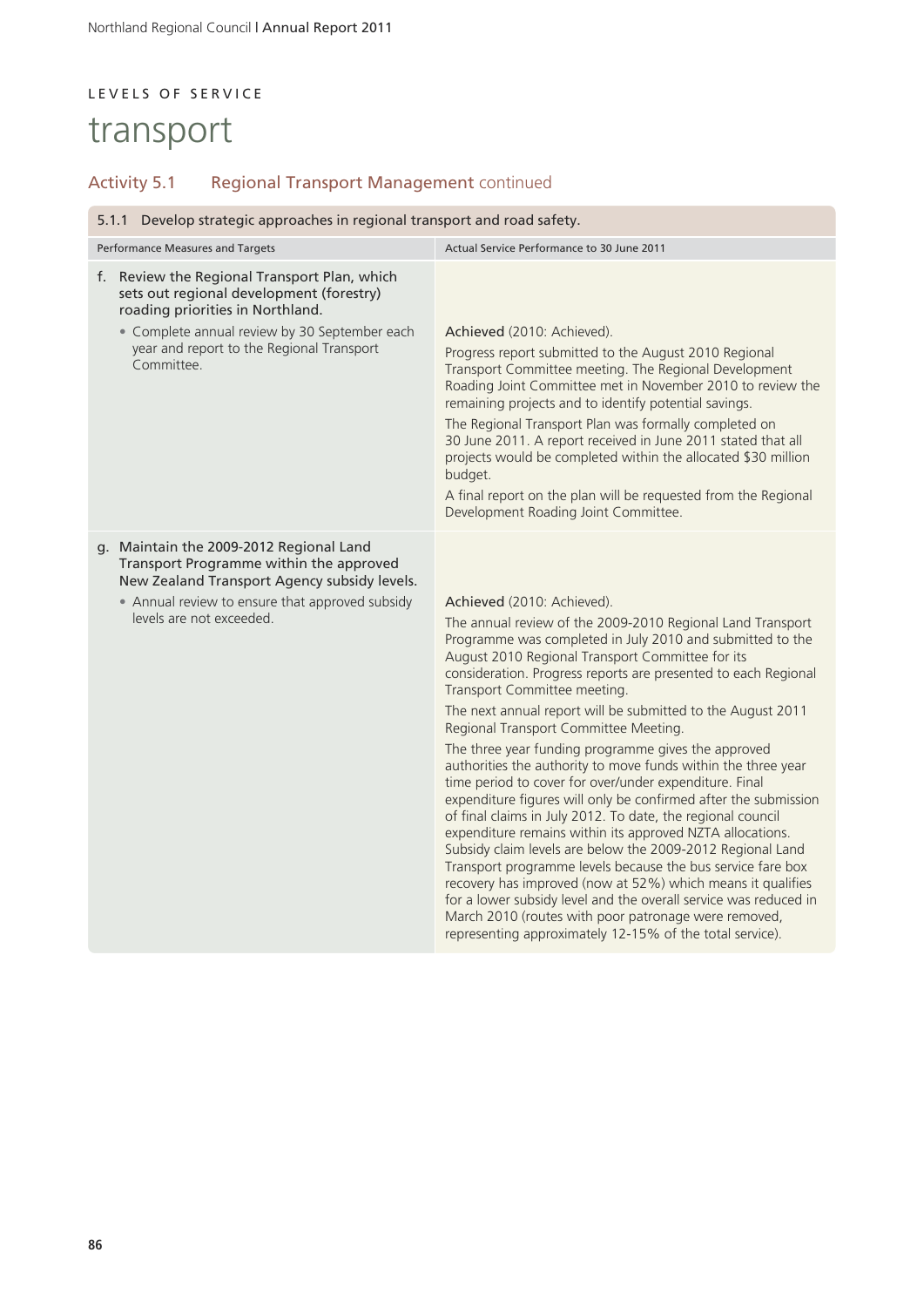## Activity 5.1 Regional Transport Management continued

### Significant positive and negative effects on wellbeing

The Regional Transport Management activity may have the following impacts on wellbeing:

| Wellbeing     | Positive effects                                                                                                                                          | Negative effects                                                                                                                                   |
|---------------|-----------------------------------------------------------------------------------------------------------------------------------------------------------|----------------------------------------------------------------------------------------------------------------------------------------------------|
| Social        | Assists safety by planning for a safer transport<br>network. Improves access and mobility by<br>planning for the needs of the transport<br>disadvantaged. | At this stage there are no known significant<br>negative effects surrounding the council's<br>planned Regional Transport Management<br>activities. |
| Economic      | Assist economic development by planning for<br>the efficient movement of people and goods<br>around the region.                                           |                                                                                                                                                    |
| Environmental | Ensures environmental sustainability by<br>considering the environmental impacts of the<br>road transport network.                                        |                                                                                                                                                    |

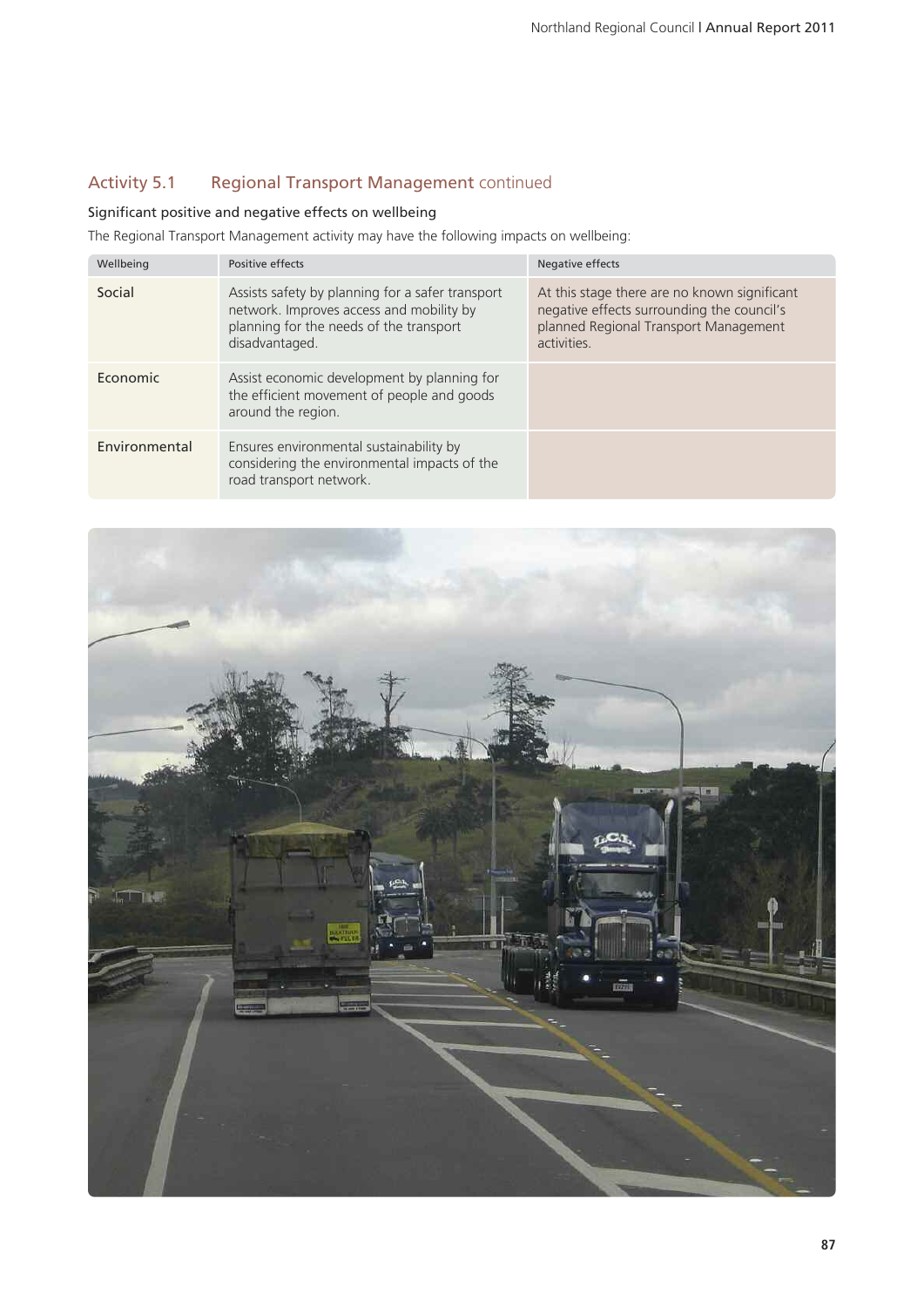## LEVELS OF SERVICE

# transport

### Activity 5.2 Passenger Transport Administration

Objective: Provide a cost effective passenger transport service that is affordable, integrated, safe, responsive, sustainable and meets the needs of local communities including groups who are transport disadvantaged.

### 2010-2012 Performance Measures and Targets

| 5.2.1 Administer a cost effective passenger transport service.                                                                                                                                                                                                                                                 |                                                                                                                                                                                                                                                                                                                                                                                                                                                                                                                                                                                                                                                             |  |  |  |
|----------------------------------------------------------------------------------------------------------------------------------------------------------------------------------------------------------------------------------------------------------------------------------------------------------------|-------------------------------------------------------------------------------------------------------------------------------------------------------------------------------------------------------------------------------------------------------------------------------------------------------------------------------------------------------------------------------------------------------------------------------------------------------------------------------------------------------------------------------------------------------------------------------------------------------------------------------------------------------------|--|--|--|
| Performance Measures and Targets                                                                                                                                                                                                                                                                               | Actual Service Performance to 30 June 2011                                                                                                                                                                                                                                                                                                                                                                                                                                                                                                                                                                                                                  |  |  |  |
| a. Administer the long-term contract for the<br>subsidised bus services for the Whāngārei<br>urban area.<br>• At least 75% of customers rate the overall bus<br>service provided in Whāngārei as either very<br>good or excellent.                                                                             | Not achieved (2010: Not achieved, 65%).<br>The annual customer satisfaction survey as required by the NZ<br>Transport Agency was completed in July 2011. 70% of the<br>passengers rated the service very good or excellent. However,<br>94% of the customers rated the service good, very good or<br>excellent.                                                                                                                                                                                                                                                                                                                                             |  |  |  |
| b. On request, undertake the feasibility of<br>operating subsidised bus services within the<br>Northland region.<br>. Report findings within three months of initial<br>request in the CEO's report to council.                                                                                                | Not achieved (2010: Achieved).<br>Community Business and Environmental Centre (CBEC)<br>requested funding assistance with the Bus About Kaitāia service<br>in late May 2011, after the Annual Plan consultation had<br>ended. The New Zealand Transport Agency has agreed to<br>provide the subsidy per passenger for the bus service and the<br>Northland Regional Council has agreed in principle to fund the<br>local share for the 2010-2011 year (\$35,000). Formal reporting<br>and a formal resolution is scheduled for the September 2011<br>council meeting. The service will need to prove itself over the<br>next year to secure future funding. |  |  |  |
| c. Effectively administer the Whāngārei Total<br>Mobility scheme to meet the needs of its<br>customers.<br>• At least 75% of customers rate the overall<br>service provided by the total mobility scheme as<br>either very good or excellent.<br>• At least 35,000 total mobility trips provided per<br>annum. | Achieved (2010: Achieved, 80%).<br>The annual customer satisfaction survey, as required by the NZ<br>Transport Agency was undertaken in May 2011. 80% of<br>respondents rated the service at very good or excellent.<br>Achieved (2010: Achieved, 36,262).<br>Total Mobility Scheme trips undertaken for the 2010-2011<br>financial year was 35,043. The economic downturn has been<br>noticed in this area, with some clients struggling to pay their<br>50% fare of a taxi trip.                                                                                                                                                                          |  |  |  |